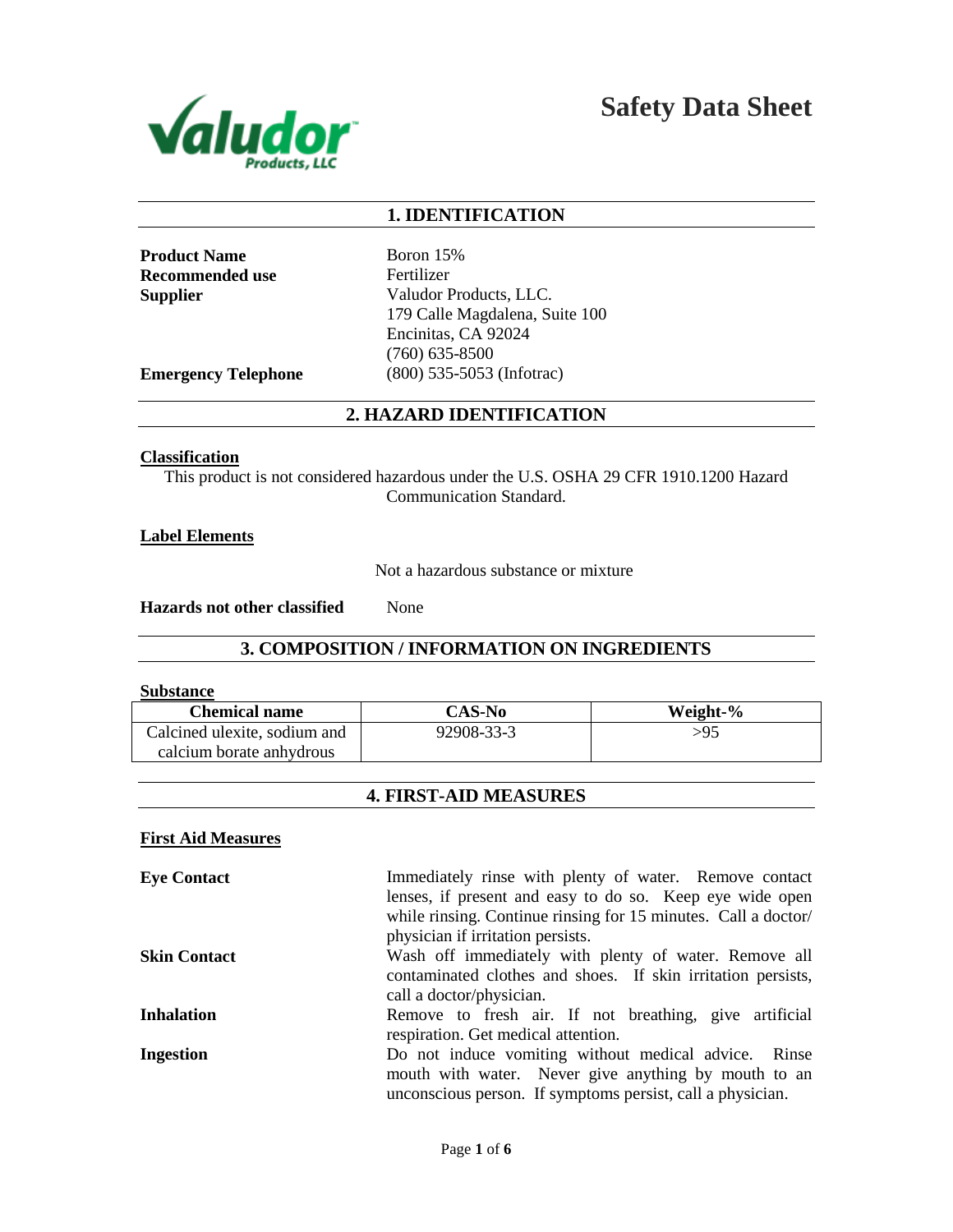#### **Most important symptoms/effects, acute and delayed**

**Symptoms** Eye irritation, mouth, nose and throat dryness, sore throat and cough. Nausea, vomiting, gastric annoyance.

# **5. FIRE-FIGHTING MEASURES**

**Suitable Extinguishing Media** Use any means suitable for extinguishing surrounding fire.

#### **Specific Hazards arising from the chemical**

Hazardous combustion products Thermal decomposition can lead to the release of irritation or toxic gases and vapors.

#### **Protective equipment and precautions for fire-fighters**

As in any fire, wear self-contained breathing apparatus pressure-demand, MSHA/NIOSH (approved or equivalent) and full protective gear.

# **6. ACCIDENTAL RELEASE MEASURES**

#### **Personal precautions, protective equipment, and emergency procedures**

**Personal precautions** Avoid contact with eyes, skin and clothing. Avoid breathing vapors or mists. Avoid dust formation. Use personal protection recommended in Section 8. Ensure adequate ventilation.

#### **Methods and materials for containment and cleanup**

| <b>Methods for clean-up</b>      | Sweep or vacuum up and place in an appropriate closed |       |
|----------------------------------|-------------------------------------------------------|-------|
|                                  | container. Keep unauthorized personnel away.          | Avoid |
|                                  | generating dust.                                      |       |
| <b>Environmental Precautions</b> | Prevent entry into waterways or sewers.               |       |

# **7. HANDLING AND STORAGE**

#### **Precautions for safe handling**

Do not breathe dust. Avoid dust formation. Avoid contact with eyes, skin and clothing. Use personal protective equipment recommended in section 8. Remove and wash contaminated clothing before reuse. Do not eat, drink or smoke when using this product. Avoid release to environment.

# **Conditions for safe storage, including any incompatibilities**

Store in a cool/low-temperature, well-ventilated, dry place. Keep containers closed and labeled when not in use.

#### **8. EXPOSURE CONTROLS / PERSONAL PROTECTION**

#### **Exposure Guidelines**

| Component         | <b>OSHA</b>            | <b>ACGIH</b>             | <b>NOISH</b> |
|-------------------|------------------------|--------------------------|--------------|
| Calcined ulexite. | PEL: $15 \text{ mg/m}$ | TLV: $10 \text{ mg/m}$ 3 | -            |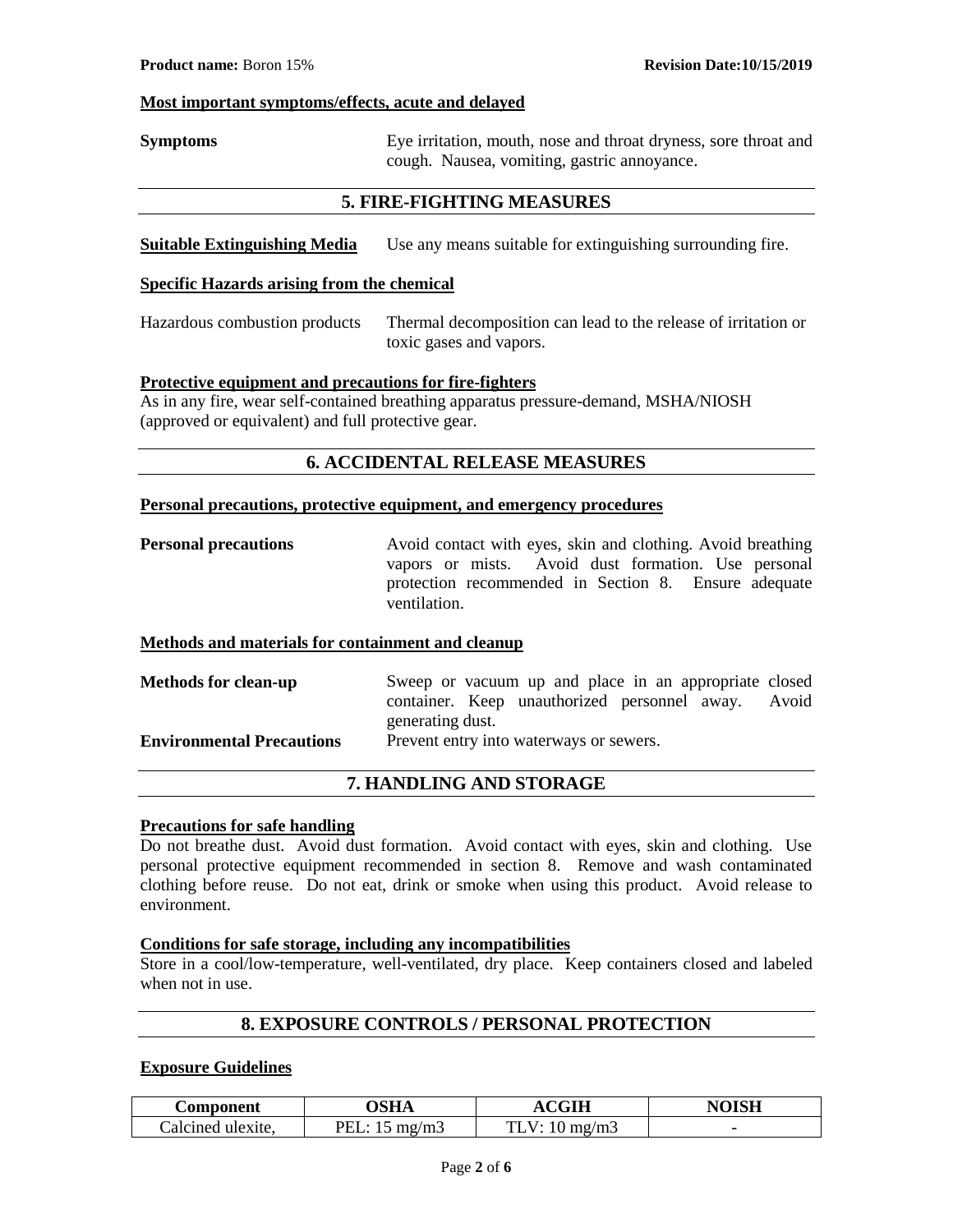| sodium and calcium |  |  |
|--------------------|--|--|
| borate anhydrous   |  |  |

#### **Appropriate engineering controls**

Ensure adequate ventilation, especially in confined areas. Consider the potential hazards of this material, applicable exposure limits, job activities and other substances in the workplace when designing controls and selecting personal protective equipment.

## **Personal Protective Equipment**

| <b>Eye/face protection</b>    | Safety glasses are recommended in professional settings      |
|-------------------------------|--------------------------------------------------------------|
| <b>Skin protection</b>        | Choose the appropriate protective clothing and gloves based  |
|                               | on the tasks being performed to avoid exposure to skin. Wear |
|                               | protective gloves. Wear long sleeved protective clothing.    |
| <b>Respiratory protection</b> | Not required under normal circumstances. If exposure limits  |
|                               | are exceeded or if irritation or other symptoms are          |
|                               | experienced use a NIOSH/MSHA approved respirator.            |
| <b>Hygiene Measures</b>       | Handle in accordance with good industrial hygiene and safety |
|                               | practices. Do not eat, drink or smoke when using this        |
|                               | product.                                                     |

| <b>Appearance</b>                    | <b>Grey Granules</b>     |
|--------------------------------------|--------------------------|
| <b>Physical state</b>                | Solid                    |
| Odor                                 | <b>Odorless</b>          |
| <b>Odor threshold</b>                | No information available |
| pН                                   | Not applicable           |
| Melting point / freezing point       | No information available |
| <b>Boiling point / Boiling range</b> | No information available |
| <b>Flash point</b>                   | Not applicable           |
| <b>Evaporation rate</b>              | Not applicable           |
| <b>Flammability</b>                  | No information available |
| <b>Flammability or explosive</b>     |                          |
| limits                               |                          |
| <b>Upper</b>                         | No information available |
| Lower                                | No information available |
| Vapor pressure                       | No information available |
| <b>Vapor density</b>                 | No information available |
| <b>Specific Gravity</b>              | No information available |
| Solubility in water                  | $2.5 - 3.5.0$ g/L        |
| <b>Partition coefficient</b>         | No information available |
| <b>Auto-ignition temperature</b>     | No information available |
| <b>Decomposition temperature</b>     | No information available |
| <b>Viscosity</b>                     | No information available |

# **9. PHYSICAL and CHEMICAL PROPERTIES**

#### **10. STABILITY AND REACTIVITY**

| <b>Reactivity</b>         | None known under normal conditions.                  |
|---------------------------|------------------------------------------------------|
| <b>Chemical stability</b> | Stable under ordinary conditions of use and storage. |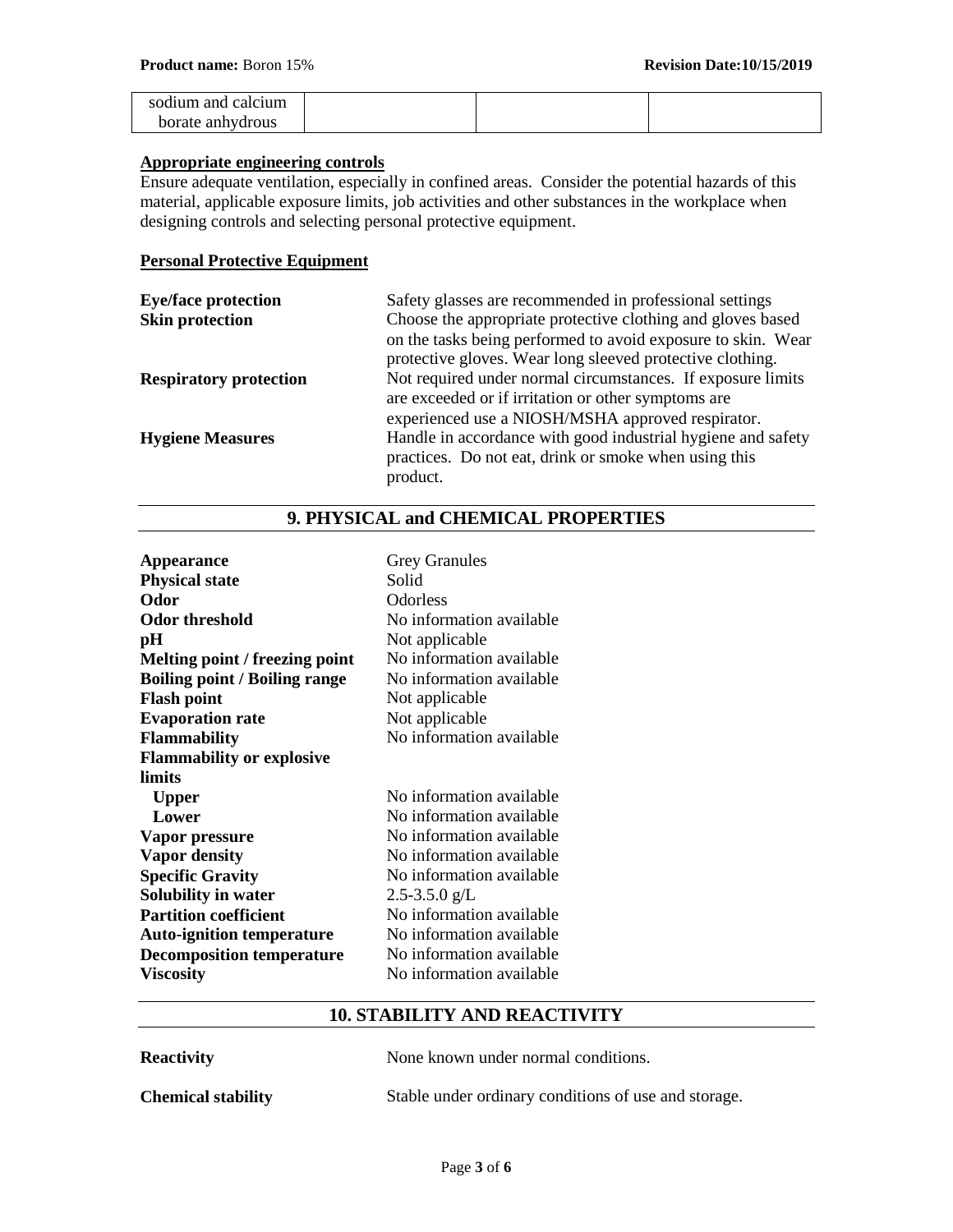| <b>Product name:</b> Boron 15%               | <b>Revision Date:10/15/2019</b>                                                                                                                                                                                                     |
|----------------------------------------------|-------------------------------------------------------------------------------------------------------------------------------------------------------------------------------------------------------------------------------------|
| <b>Possibility of hazardous</b><br>reactions | None under normal processing.                                                                                                                                                                                                       |
| <b>Conditions to avoid</b>                   | Avoid dust formation. Avoid exposure to humidity during<br>storage and transport. Avoid contact with strong acids such as<br>sulfuric and nitric acid. The product will<br>decompose and there will be the formation of boric acid. |
| Incompatible materials                       | <b>Strong Bases</b>                                                                                                                                                                                                                 |
| <b>Hazardous decomposition</b><br>products   | Hazardous combustion can lead to the release of irritating<br>gases and vapors.                                                                                                                                                     |

# **11. TOXICOLOGICAL INFORMATION**

#### **Information on likely routes of exposure**

| <b>Skin contact</b> | May cause skin irritation                 |
|---------------------|-------------------------------------------|
| Eye contact         | May cause eye irritation                  |
| <b>Inhalation</b>   | May cause irritation of respiratory tract |
| Ingestion           | May be harmful if swallowed               |

# **Symptoms related to the physical chemical and toxicological characteristics**

No information available

#### **Delayed and immediate effects and also chronic effects form short and long-term exposure**

| Eye damage/irritation<br><b>Sensitization</b><br><b>Mutagenic effects</b><br>Carcinogenicity<br><b>Reproductive toxicity</b><br><b>STOT</b> – single exposure<br><b>STOT</b> – repeated exposure<br><b>Aspiration hazard</b> | <b>Skin damage/irritation</b> | Not classified |
|------------------------------------------------------------------------------------------------------------------------------------------------------------------------------------------------------------------------------|-------------------------------|----------------|
|                                                                                                                                                                                                                              |                               | Not classified |
|                                                                                                                                                                                                                              |                               | Not classified |
|                                                                                                                                                                                                                              |                               | Not classified |
|                                                                                                                                                                                                                              |                               | Not classified |
|                                                                                                                                                                                                                              |                               | Not classified |
|                                                                                                                                                                                                                              |                               | Not classified |
|                                                                                                                                                                                                                              |                               | Not classified |
|                                                                                                                                                                                                                              |                               | Not classified |

# **Acute Toxicity**

#### **Component information**

| <b>Component</b>  | Cas-No     | LD50 Oral            | <b>LD50 Dermal</b> | <b>LC50</b> Inhalation |
|-------------------|------------|----------------------|--------------------|------------------------|
| Calcined ulexite, | 92908-33-3 | $3200 \text{ mg/kg}$ | $>$ 2000 mg/kg     |                        |
| sodium and        |            |                      |                    |                        |
| calcium borate    |            |                      |                    |                        |
| anhydrous         |            |                      |                    |                        |

# **12. ECOLOGICAL INFORMATION**

**Ecotoxicity** Should not be released to environment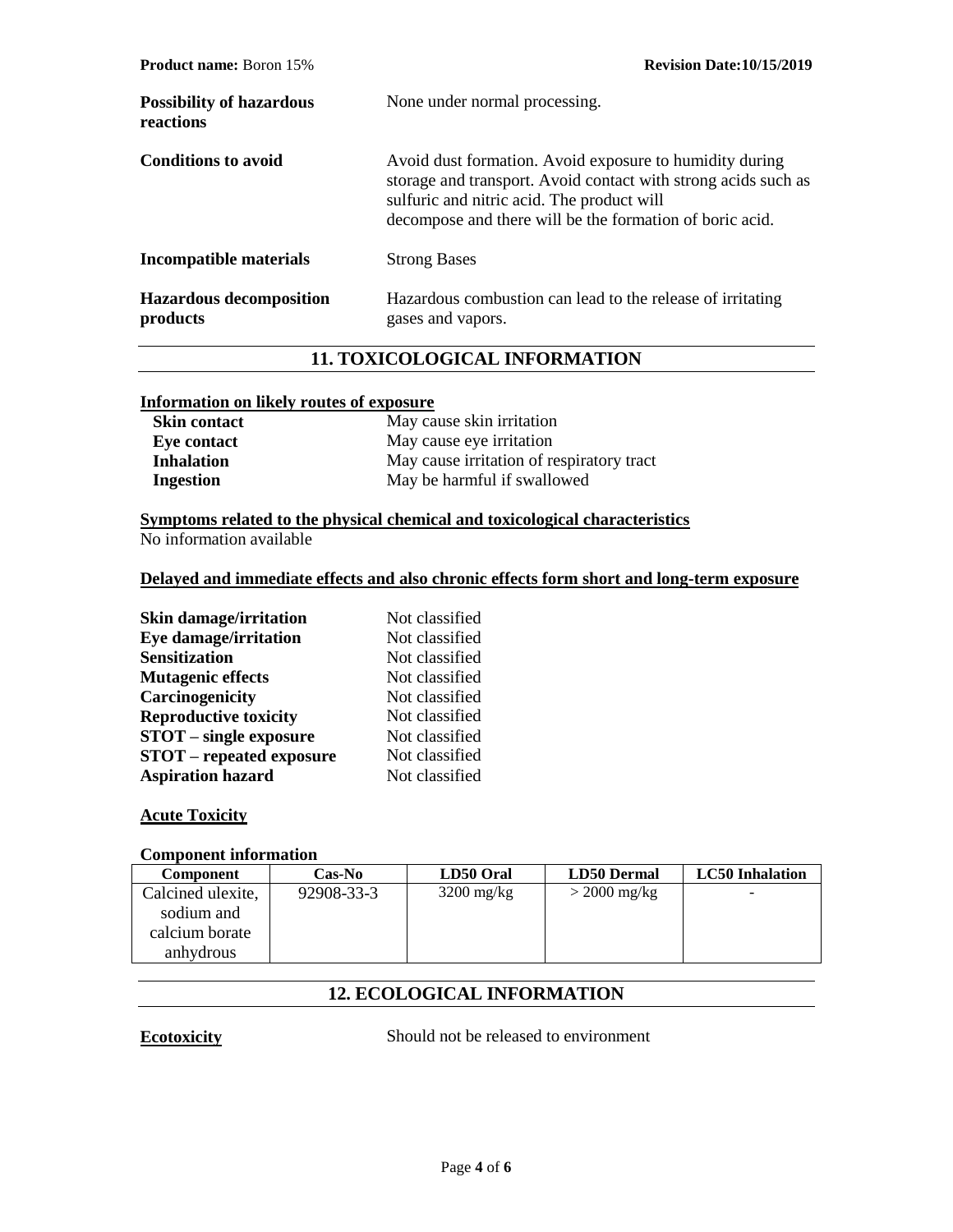| <b>Persistence and degradability</b> | No information available |
|--------------------------------------|--------------------------|
| <b>Bioaccumulative potential</b>     | No information available |
| <b>Mobility in soil</b>              | No information available |
| Other adverse effects                | No information available |

## **13. DISPOSAL CONSIDERATIONS**

Waste Disposal Methods Processing, use, or contamination of this product may occur during product use. Accordingly, it is the responsibility of the user to determine the proper disposal methodologies. Consult the appropriate state, regional or local regulations to ensure complete and accurate classification. Dispose of contaminated packaging in accordance with local regulations.

# **14. TRANSPORT INFORMATION**

| <b>DOT</b>  | Not regulated |
|-------------|---------------|
| <b>IATA</b> | Not regulated |
| <b>IMDG</b> | Not regulated |

# **15. REGULATORY INFORMATION**

#### **International Inventories**

| <b>TSCA</b> | Complies |
|-------------|----------|

#### **US Federal Regulations**

# **TSCA section 12(b) Export Notification**

Not regulated

#### **SARA 313**

Section 313 of Title III of the Superfund Amendments and Reauthorization Act of 1986 (SARA). Not applicable

#### **SARA 311/312 Hazard Categorization**

| Acute health hazard   | No |
|-----------------------|----|
| Chronic Health Hazard | No |
| Fire hazard           | No |
| Pressure              | No |
| Reactivity            | Nο |

#### **CERCLA/SARA 302 & 304**

Section 302 & 304 of Title III of the Superfund Amendments and Reauthorization Act of 1986 (SARA). Not applicable